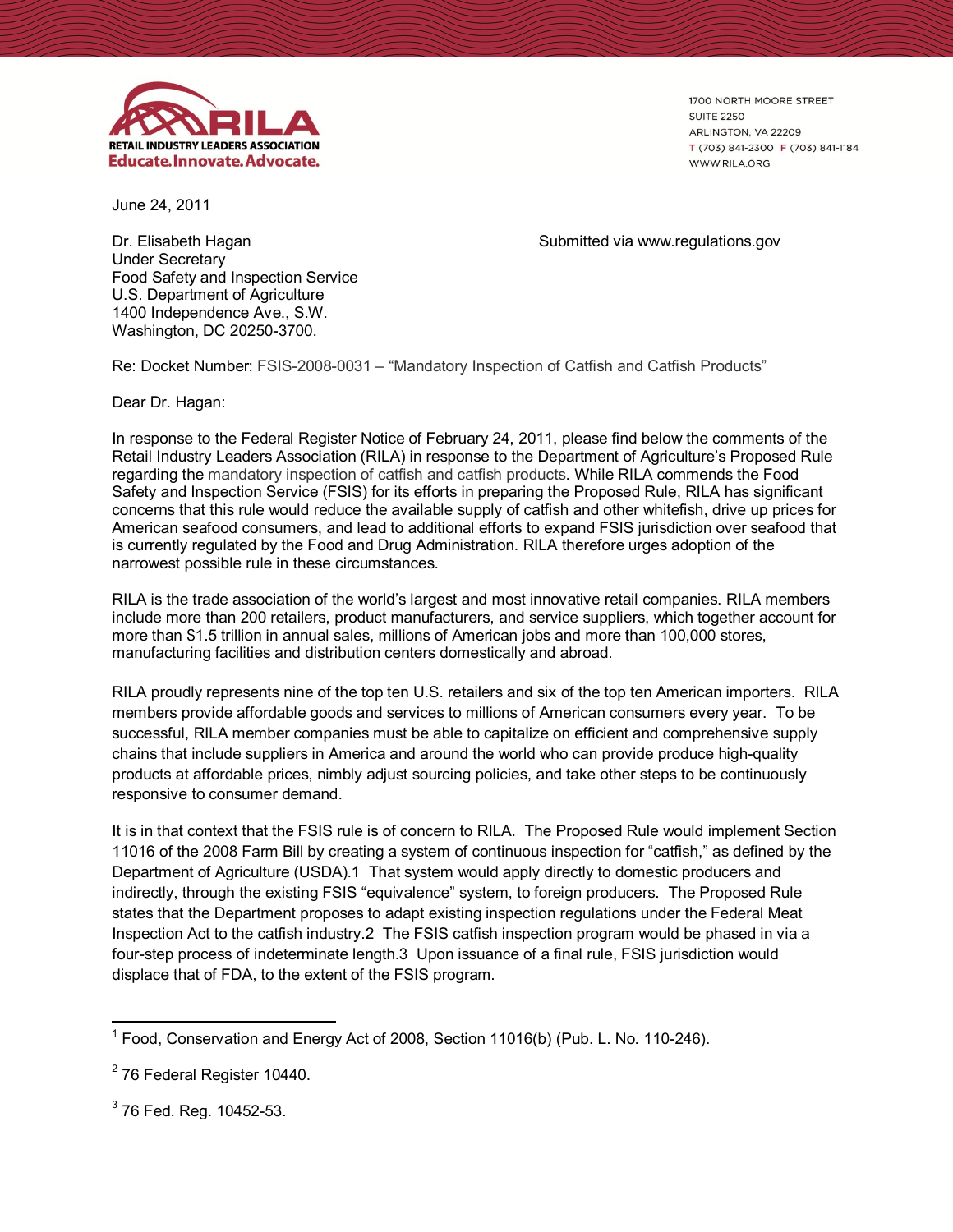Because the Proposed Rule does not define "catfish," the scope of the FSIS program is not yet resolved. The Department offers two different definitions and seeks comment on them. The first definition is limited to fish of the ictaluridae family, a definition that covers North American channel and other catfish and the related Chinese catfish. The second definition is much more expansive and includes over several thousand species of the order siluriformes, including pangasius, basa, tra, and swai, whitefish that U.S. grocers and other retailers generally import from abroad.

RILA urges the Department to adopt the narrower, first definition of catfish in the final rule. Seafoodexporting nations will take many years to earn equivalency determinations from FSIS for whatever species is covered by the final rule. FSIS equivalency under the Federal Meat Inspection Act has proven elusive for many nations seeking to export commodities to the United States, as demonstrated by the experiences of Australia (which has been seeking equivalence for egg products since 1998), Sweden (2006 – poultry), Poland (2005 – poultry), Korea (2000 – poultry), and Singapore (2006 – meat and poultry).4 Whatever the reasons these determinations take as long as they do, it is clear that equivalence, even for close allies and trading partners of the United States, requires many years and in some cases decades. Moreover, it is reasonable to assume that such determinations would take longer in this instance, given that FSIS has no experience regulating seafood safety and that the agency will be launching its oversight with respect to domestic producers and foreign nations simultaneously.

Critically, the rule makes no provision for seafood producers abroad to continue to export under the current FDA regulatory system as they wait for their home country regulators to obtain an FSIS equivalency determination. This is the case no matter how FSIS fills in the details of the four-step phasein process identified in the Proposed Rule. Indeed, the Conference Report to the 2008 Farm Bill states the conferees' intent "that catfish be subject to continuous inspection and that imported catfish inspection programs be found to be equivalent under USDA regulations before foreign catfish may be imported into the United States."5 Thus, during the pendency of the equivalence process for any one nation, that nation's "catfish" exports will be refused entry into the United States, regardless of whether those exporters are in full compliance with the Hazard Analysis and Critical Control Points seafood program administered by FDA and regardless of the exporter's track record of meeting food safety requirements more broadly.

The effect, then, of the Department's proposal would be to ban seafood imports to the United States for several years. Such a ban, especially if applied to whitefish species such as pangasius, basa, and swai, would harm American consumers in several ways without necessarily improving food safety.

Most obviously, the elimination of a substantial amount of seafood from the domestic market would increase wholesale prices for the similar products that remain available and would reduce the seafood choices that RILA's grocery retailers can offer their customers. Last year, Americans consumed about 125 million pounds of pangasius and another 12 million pounds of "Chinese catfish," and one or both of those offerings would be expected to disappear from store shelves following issuance of a final rule. The lack of available product would be expected to cause instantaneous price increases for RILA's grocery

 $\overline{a}$ 

<sup>&</sup>lt;sup>4</sup> "Status of Initial Equivalence," FSIS webpage, viewed June 13, 2011 (http://www.fsis.usda.gov/regulations/Status\_of\_Initial\_Equivalence/index.asp).

<sup>&</sup>lt;sup>5</sup> Quoted in Geoffrey S. Becker, "Food Safety Provisions of the 2008 Farm Bill," Congressional Research Service, at 3 (July 1, 2008).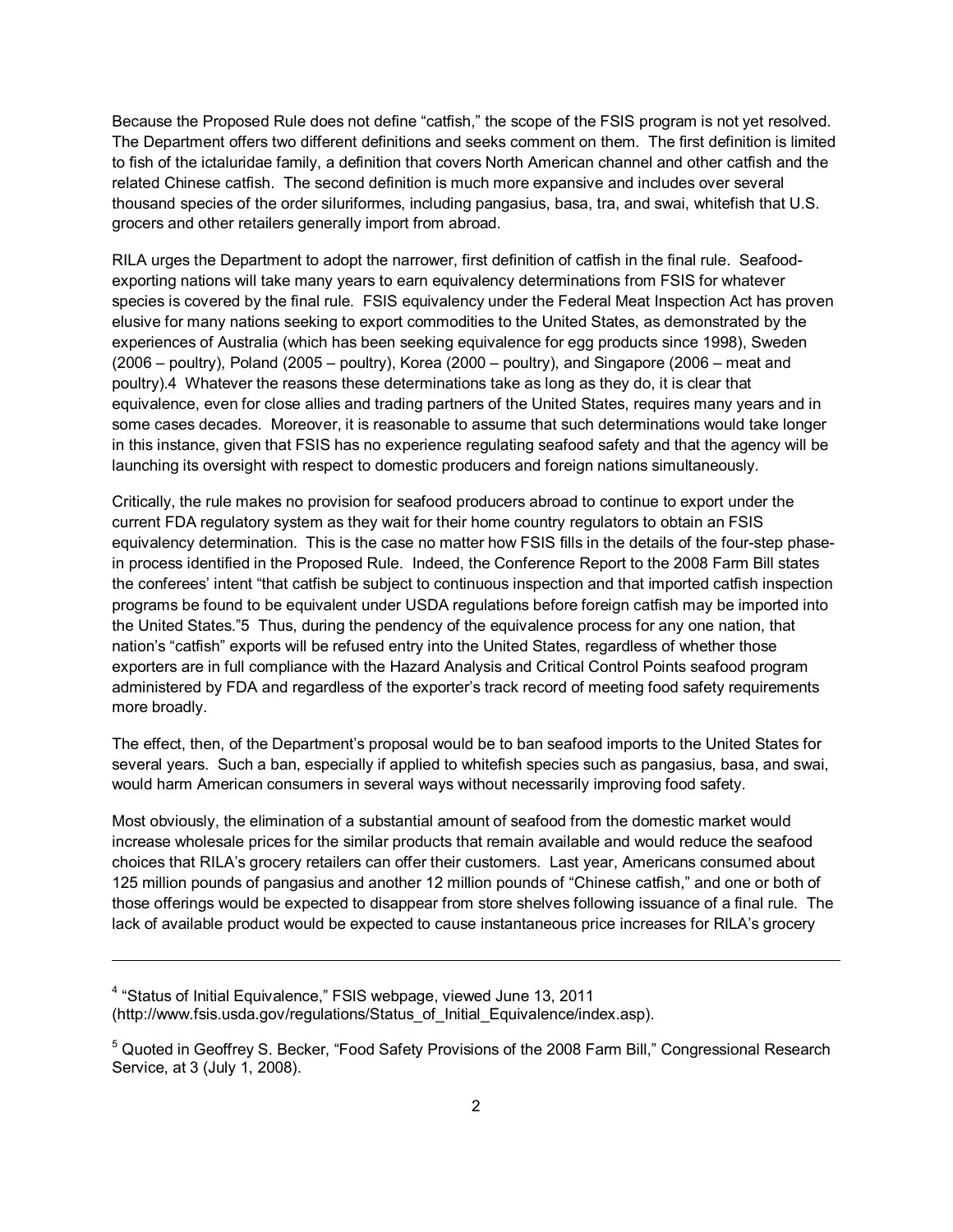members and their customers. Seafood consumers are among the most price-sensitive food shoppers, and significant price increases – especially in a time of economic hardship – may drive many of them away from seafood entirely.

In addition, a ban on imported catfish would cause the supply chain that has been built up in support of those imports to fall away. RILA members, as noted above, depend on a highly efficient international supply chain to meet their customers' demands. The U.S. employers that currently help bring those imports to market would have fewer seafood products to handle, and so ports, logistics firms, processors, railroads, trucking companies, wholesalers, value-added seafood firms and retailers would watch as their seafood business diminishes, not because of failure to meet consumer demand or react to the competition, but because of government policy to exclude an entire category of food from the United States without justification. Implementation of a broad rule will harm U.S. workers and consumers alike.

Nor does the proposed rule appear to improve food safety. The FDA and the Centers for Disease Control both regard catfish (of any definition) as a low risk food. (76 Fed. Reg. 10439 n.18.) And the risk assessment published concurrently with the proposal concludes that it is not clear whether the FSIS inspection program will even be effective at reducing the number of foodborne illnesses. There is no showing in the rule -- and certainly no congressional finding in connection with the 2008 Farm Bill -- that current regulation of catfish imports has endangered American consumers. To the contrary, the proposed rule confirms that, since the existing FDA "HACCP" system was put in place in 1997, "no cases of salmonellosis linked to catfish have been reported." (76 Fed. Reg. 10440.) The seafood HACCP regulation authorized mandatory recalls over domestic and imported seafood long before similar authority was extended to other foods in the recent Food Safety Modernization Act, and today gives FDA a wealth of enforcement tools, ranging from targeted inspections and warning letters to import alerts and country designations. This is a record worth building on, not diminishing through piecemeal fragmentation of the overall Federal food safety function.

In addition to these immediate objections, RILA has a longer-term concern that the Proposed Rule would invite a shift of additional seafood to FSIS from FDA. If, as the Congressional Research Service concluded, Section 11016 was supported by the U.S. catfish industry as a way to protect against competition from foreign catfish producers, 6 then it stands to reason that further efforts would be made to protect that industry from other whitefish imports. Tilapia, now one of the most popular seafood items in the nation, is just such an import, with over 425 million pounds of annual U.S. consumption. If the Department in this case chooses to broadly define the scope of the FSIS catfish inspection program, then further expansion of the program to include additional competitors may well be irresistible to those who supported Section 11016 in the first place. Such an expansion, if it is similar in critical respects to the Proposed Rule, would further restrict the choices of American seafood consumers and impede supply chain job creation to an even greater extent than implementation of the Department's catfish inspection program would do here.

It has been noted many times during the current economic downturn that American consumers represent two-thirds of the nation's economy, and therefore any sustained recovery must involve the return of consumer confidence and consumer spending. That type of recovery cannot occur if government interventions delay and distort the myriad consumer decisions that force product innovation and compel efficiencies in the United States and abroad.

 6 Becker, CRS Report, at 3.